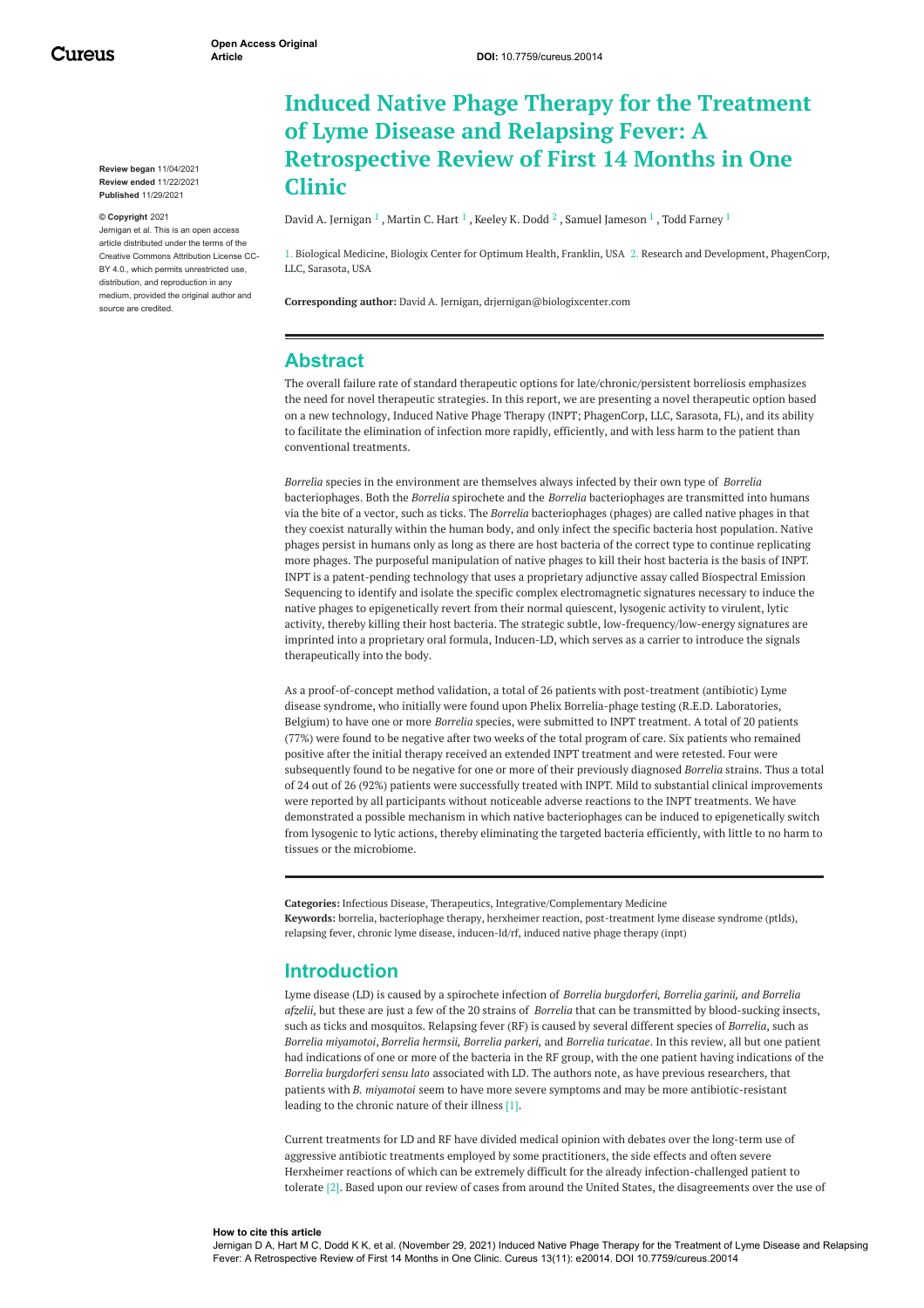long-term antibiotics may be due to the incorrect diagnosis of LD, when it is truly RF, a condition that often does not respond to the same antibiotics as do the bacteria of LD. The newest and most sensitive laboratory testing for LD and RF reveals that many people do not continue to suffer after completing prolonged antibiotic therapy from illness due to a post-treatment Lyme disease syndrome (PTLDS), but due to persistent infection. Relapses in symptoms are common due to the inefficiency of antibiotics to kill all the target populations of bacteria [3].

David Kaufman, MD and Ilene Ruhoy, MD, Ph.D. clarify an important fact to consider in the treatment of any single infection in cases of chronic LD and the achievement of restoring the patient to a state of being symptom-free. Kaufman and Ruhoy state, "Chronic Lyme disease (CLD) is a complex chronic illness. Controversy exists regarding whether it represents persistent Lyme infection or a post-infectious, possibly autoimmune syndrome, or a combination of both. This is an important topic as a greater understanding of CLD can help guide treatment options for these patients who suffer sometimes for decades and are often turned away from healthcare providers" [4]. With the advent of the Phelix Borrelia-phage (PBP) testing, we can now determine the presence or absence of *Borrelia* infection with a much higher degree of certainty. The review we are presenting here is regarding a new technology, Induced Native Phage Therapy (INPT; PhagenCorp, LLC, Sarasota, FL), and its ability to facilitate the elimination of infection more rapidly, efficiently, and with less harm to the patient than conventional treatments. The premise behind the technology of INPT and the treatment based upon this technology, Inducen-LD/RF, is similar to other peerreviewed, emerging technologies, which present the therapeutic effects of biogenic, low-level electromagnetic (EM) frequencies influencing epigenetic changes in targeted substances in the treatment of cancer, as well as the inactivation of viruses using pulsed visible light [5,6]. Native bacteriophages are those found already existing within the patient's body, having entered the body with the acquired bacterial infection. Restoring health in totality in the severely affected patient requires addressing the total condition of the patient, beyond the infection, which is why the patients in this review underwent treatment with the Inducen-LD/RF as part of our standard program of daily outpatient holistic care for the one to four weeks of treatment.

Bacteriophages (phages) are known to be ubiquitous in nature, outnumbering all other microbial life forms on the planet [7]. Forest Rowher, Ph.D., a microbial ecologist at San Diego State University, states that phages cause a trillion successful infections per second. Phages are viruses that only infect a specific host bacterium, which the phage uses to replicate more phages, a process called lysogenic activity. In the lysogenic process, the phage moves through the body, seeking its specific type of host bacterium. The phage lands on the surface of the bacteria and penetrates the bacterial membrane with a needle-like apparatus, injecting its genome into the bacteria, where it will be incorporated into the bacterial genetic engine, causing the bacteria to produce more phages.

The lysogenic process ultimately kills the host bacterium releasing prophages into the body to find another of their host bacteria to repeat the cycle [8]. This phage/bacteria parasitic relationship is ongoing across the entire globe regulating the size of every type of bacterial population. Phages are reported to kill an estimated 25-58% of all the various bacteria in the oceans and coastal regions every day as the result of their host/parasite lysogenic activities [9]. This lysogenic activity causes the bacteria to produce hundreds to several thousand prophages, the phage progeny, before the process kills the bacterium, releasing the prophages to seek out more of that type of bacteria to infect, whether in nature or a person's body.

The bacteria/phage interactions have been ongoing from the beginning of time; therefore, it comes as no surprise that the bacteria found within vectors, such as ticks, are themselves always infected with their own phage-type. When the tick injects *Borrelia* into a person, the *Borrelia* are already infected with their unique type of phages native to that species of *Borrelia*. The native phages persist if there are host bacteria of the correct type to continue replicating more phages. It is estimated that native phages are much more prevalent in a person than the actual bacteria by a factor of 10 times [10]. Bacteriophages are the most abundant viruses in the body [11]. It is the prevalence of phages that has led to the development of extremely sensitive laboratory phage quantitative polymerase chain reaction (qPCR) testing, the PBP test, which was utilized for our study [12].

The diagnosis of *Borrelia* infections has been historically very poor with low sensitivity and low reliability [13]. To make matters worse, the various strains of *Borrelia*, such as those associated with LD and RF, are morphologically similar and clinically present with almost indistinguishable symptoms. The PBP testing brings a much higher level of diagnostic and treatment confidence with its ability to identify the exact strain of *Borrelia*, whether early or late in the disease progression [12]. Treatment selection can be tailored to the specific type of infection, a very important fact since LD and RF require different medications. Each species of *Borrelia* is host to a specific phage. *B. burgdorferi* bacterium is infected by *B. burgdorferi* phages, *B. miyamotoi* bacteria by *B. miyamotoi* phages, and so on. The PBP testing can identify the genetics of each type of *Borrelia* phage to determine exactly what type of *Borrelia* bacteria is present in the patient. INPT's specificity to the target bacteria ensures the treatment has no adverse effects on the microbiome flora, in contrast to conventional broad-spectrum interventions.

According to Finzi et al., lysogeny is very stable, and yet, the switch to lysis is very efficient [14]. It is the nature of native phages to propagate quiescently, via lysogenic activity. At times, due to previously poorly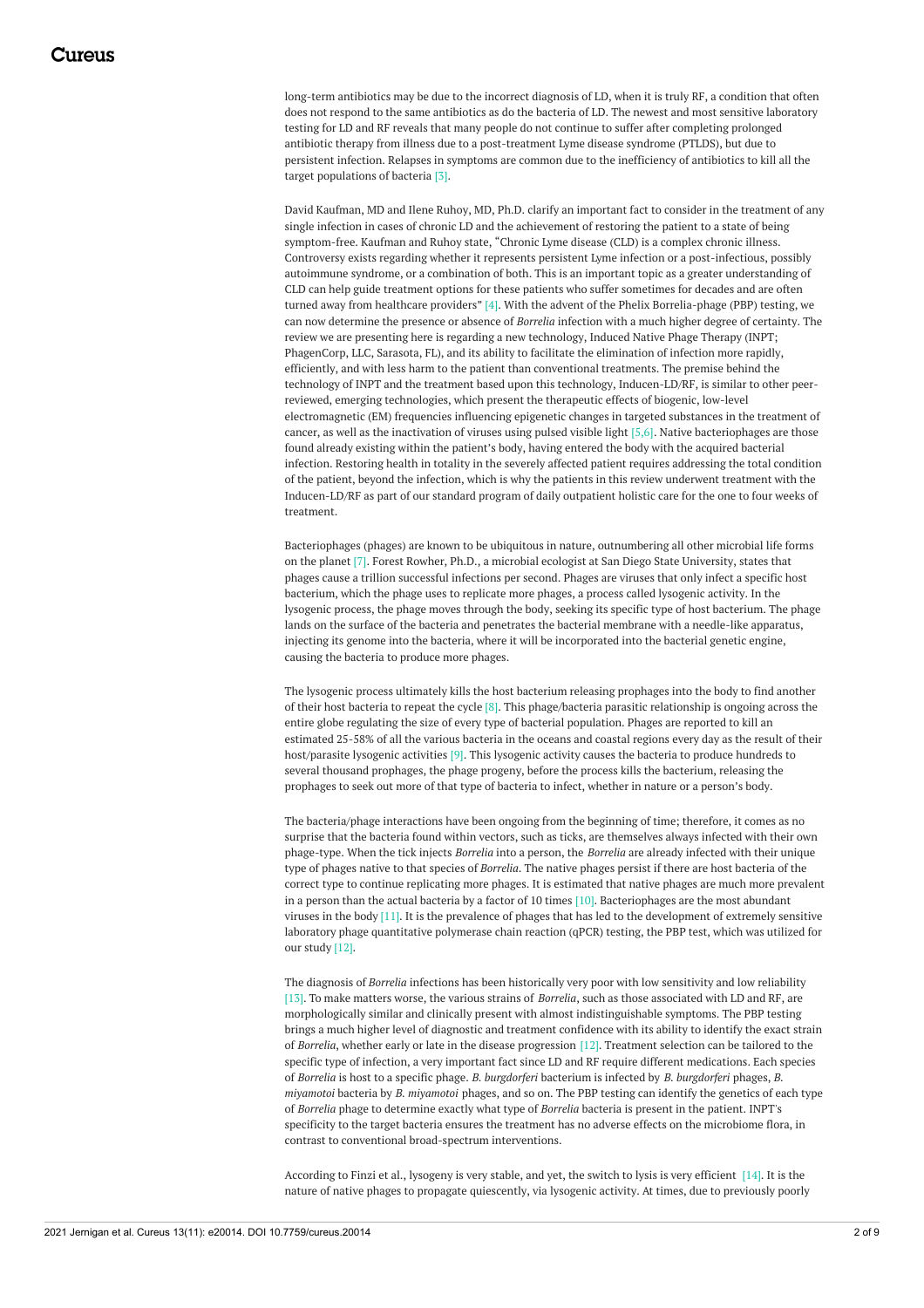understood environmental causes, the phages can suddenly switch from quiescent, lysogenic activities to virulent, lytic swarming, killing all their host bacterial population. In previously reported conventional bacteriophage therapy, the lysis of the target bacterial infection was so rapid that, at times, it was reported to have a therapeutic effect within four to five hours, and cure being pronounced within 24-48 hours [15]. In some bacteriophage types, this epigenetic switch to the virulent, lytic mode, is irreversible, leading to the complete annihilation of the host bacteria [14]. Native phages can penetrate tissues, cells, biofilms, and cross the blood-brain barrier to kill each of their host bacteria [16]. The purposeful manipulation of native phages to kill their host bacteria is the basis of INPT.

INPT is a patent-pending technology that utilizes a proprietary, adjunctive testing technology called Biospectral Emission Sequencing (BES) to identify and isolate the specific complex electromagnetic signatures (EMS) required to imprint into the Inducen-LD/RF to stimulate or induce epigenetic alterations exclusively in the specific type of bacteriophages that use the target bacteria as a host. INPT does not seek to treat the bacteria, as in the case of bactericidal or bacteriostatic antibiotics, but to use subtle lowfrequency/low-energy to activate native phage activity causing them to kill the infection. In a similar study, it is reported that subtle, low-frequency/low-energy environmental changes, such as exposure of the person to ambient (subtle frequencies) 50 Hz EM fields, can induce Epstein-Barr virus from a quiescent or lysogenic mode to the virulent or lytic mode [17]. It is believed that the subtle frequencies of INPT are sequenced in such a way as to induce only the specific type of native phage that will target the bacterial infection, causing those quiescent native phages to epigenetically switch to lytic mode, thereby eliminating the infection. Epigenetic gene regulation is where gene expression is modified without involving changes in the phage DNA sequence [18]. In causing the lytic effect, the specific triggering proprietary sequences of EMS imprinted into the INPT treatment, Inducen-LD/RF, are believed to cause redirection of the cellular expression of the phages by either indirect epigenetic regulation, where cellular signaling or transcriptional dysregulation occurs, or direct epigenetic regulation, where epigenetic cofactors such as histone deacetylases are targeted. In viruses/phages, transformation is a consequence of the expression of the viral latency proteins and RNAs, which again can have either a direct or indirect effect on epigenetic regulation of cellular expression [19]. More research is needed to clarify the exact mechanism of the Inducen-LD/RF treatment. This review is observing a direct and strategic input and its effect and presents possible mechanisms of action.

The Inducen-LD/RF is in 2-ml glass ampules for oral use, containing a sterile formulation of distilled water, salt, and Cinis Equiseti (mineral ash of horsetail herb), the latter of which is diluted to one part per million. The mineral content per dose is of minimal biological effect and serves only to enhance the stability of the imprinted low-frequency/low-energy EMS. The liquid formulation serves as a carrier substance for the EMS. When introduced to the body orally, Inducen-LD/RF is observed, via adjunctive testing, to broadcast the induction frequencies, virtually instantaneously throughout the liquid-crystalline matrix to all parts of the body with little to no perceptible tissue impedance. Subtle inputs into a biological system have been previously documented to be significantly augmented via biological signal amplification [20]. Tissue signal amplification may explain the observed global effect of the low-frequency/low-energy fields required to induce epigenetic changes in the targeted phages to revert from quiescent lysogenic activity to lytic swarming of their host bacterium [5]. The speed of activation of the lytic killing of their host bacterium appears instantaneous and continues with sustained treatment until the last host bacterium is dead.

In summary, this study demonstrates a proposed mechanism in which INPT can induce native phages to switch from lysogenic activities to lytic swarming to rapidly eliminate the targeted strains of *Borrelia*, within two weeks as verified by the disappearance of their native phages and subsequent clinical improvements. We have also demonstrated for the first time in *Borrelia*-related treatment that it is possible to work with a heretofore unexplored aspect of the body's natural antimicrobial defense, native phages, in the fight against LD and RF bacteria. It appears the infection of our infection can be favorably manipulated for the elimination of the cause of the disease.

# **Materials And Methods**

A single-institution, IRB-approved, retrospective review of patients with treatment-resistant illness, diagnosed between 2020 and 2021, was performed. Descriptive statistics of the laboratory findings and treatment characteristics were performed.

#### **Patient selection**

The inclusion criteria were as follows: history of previously diagnosed LD, with persistent or recurring symptoms beyond antibiotic interventions; history of previously diagnosed LD with failure of antibiotic treatment; and confirmation of the presence of any of the 20 species of *Borrelia* phages upon PBP qPCR testing. There were no exclusion criteria.

#### **Phelix Borrelia-phage testing**

No published normative data existed for the use of INPT in patients with LD or RF in that it is an emerging technology; however, prior peer-reviewed technologies support the premise [21]. The clinical advancements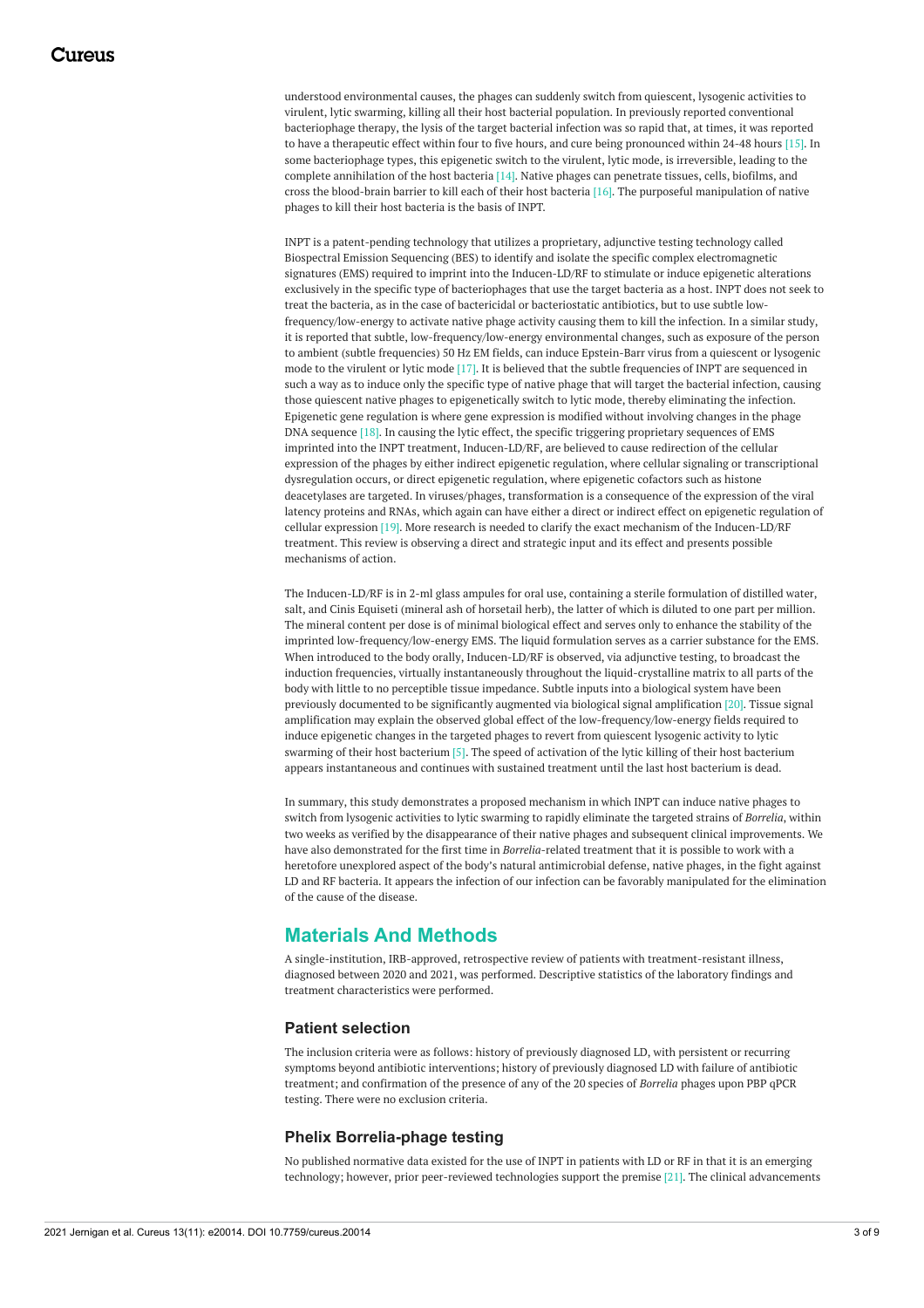of the technologies leading up to the development of INPT took place over the course of 26 years, the effects of which were largely restricted to clinical observation and adjunctive BES testing incorporated into the standard programs of care, until the introduction of the newly released laboratory test, PBP qPCR [22]. Highsensitivity of >90% and 100% specificity, showing no false positives and few false negatives, combined with the speed of verification of treatment effect being only four days post-bacterial clearance, made the PBP testing ideal for detection of early or late LD/RF.

Conventional antibody testing, such as Lyme Western blot testing would not be of use because antibodies remain circulating in the body for years after the infection is gone, and the testing presents a lack of sensitivity, especially in late-stage illness [23]. The limitations of immunoglobulin M/immunoglobulin G antibody testing and the need for more sensitive testing for *Borrelia* species are well documented [24]. Discussions of any current assay being able to determine an active or inactive infection are not relevant to this review. More important to this review is the apparent frank presence or absence of the infection as indicated by the presence or absence of the bacteria's native phages. This criterion is achieved only by the PBP test.

The PBP test undergoes quadruplicate real-time polymerase chain reaction (PCR) tests for three different targets (*B. burgdorferi sl*, *B. miyamotoi*, and RF group) for a total of 12 assessments. All positive-like samples are submitted to confirmatory sequencing to rule out false-positive results. The Phelix Phage test (patent no. WO2018083491A1) is performed on whole blood from two ethylenediaminetetraacetic acid (EDTA) tubes. The very first step consists of extracting the DNA using a specific manual method to ensure the best possible recovery of the pathogenic DNA. The extracted DNA undergoes three different qPCRs using proprietary primers and probes for phage-specific detection. The three qPCRs aim to detect the following targets (i) *Borrelia miyamotoi*, (ii) *Borrelia burgdorferi sensu lato* (*B. burgdorferi ss, B. bissettii, B. bavariensis, B. valaisiana, B. afzelii, and B. garinii)*, and (iii) RF (*B. hermsii, B. recurrentis, B. crocidurae, B. duttonii* ). Each target is tested in a quadruplicate. The amplified fragments are then analyzed by sequencing to confirm the positivity of the sample (i.e., to rule out false positives).

#### **INPT (Inducen-LD/RF) treatment**

In successful treatment, eliminating the cause, i.e. the bacteria, does not always eliminate the tissue damage, system deregulation, and symptoms from the prolonged infection, especially in long-standing, multi-system illnesses, such as LD and RF [25]. The primary goal of any treatment is to remove the offending agent/s causing the illness with as minimal secondary harm to the body and mind as possible, simultaneously facilitating the restoration of health until the desired quality of life is achieved. Our use of INPT via Inducen-LD/RF in combination with the program of comprehensive care was designed to work in alignment with natural processes in the body, addressing both the cause and the effect to improve the quality of life.

The selection of the dosage of Inducen-LD/RF was set at 2 ml, twice per day for five days for all patients. This dosage was based upon prior adjunctive BES testing of the required threshold energy of activation of the targeted phages. It was previously determined via clinical observation and adjunctive BES testing, that the energy of activation faded over the course of the day and required a second dose in the evening. It was not determined if one larger dose would carry through to the next day, although prior observation of larger doses did not appear to prove more beneficial, nor did it negate the need for a second evening dose. Dosages of 2 ml, three to five times per day have been done with no reported or observed adverse issues in prior patients. Compliance with all recommended Inducen dosages was discussed with all participants to avoid desensitizing of the phages through sporadically taking their recommended dosages; the desire being to keep the phages activated to lysis against their natural state of lysogeny. To determine the effectiveness of INPT as a monotherapy, no other anti-infective remedies were given, except for eight patients who were given one or more low-dose, bacteria-directed immune support products (*Juglans nigra*, *Scutellaria baicalensis*, and *Cryptolepis sanguinolenta*) in combination with their Inducen-LD/RF treatment to rule out the potential for interference with the action of the Inducen-LD/RF. The use of these botanicals in conjunction with the Inducen-LD/RF demonstrates no interference occurred when other modalities were added. The lack of interference is an important finding since many chronically ill patients self-medicate with a variety of antimicrobial supplements. These eight patients were included in the negative PBP testing category, due to the inability of those immune-boosting products to result in a negative test result within the one to four-week period of time, the effect being attributed to the Inducen-LD/RF.

Patients and their families and/or significant other(s) were informed about potential risks, potential benefits, and the considerable uncertainties involved in the application of INPT, and this was amply documented in the patient record and posted educational materials. Patients were required to sign an informed consent document. It was routine to receive written permission from the patient if they desired us to communicate with the patient's primary care physician and other healthcare professionals in advance or during their program of care so that they could be informed of the principles behind what we were doing and provide them with the opportunity to voice any concerns. Communication with the patient's healthcare team when requested was also important to solicit cooperation in the management of any unforeseen event in the ongoing care of the patient. No treatments were added by external, co-managing physicians during the review period.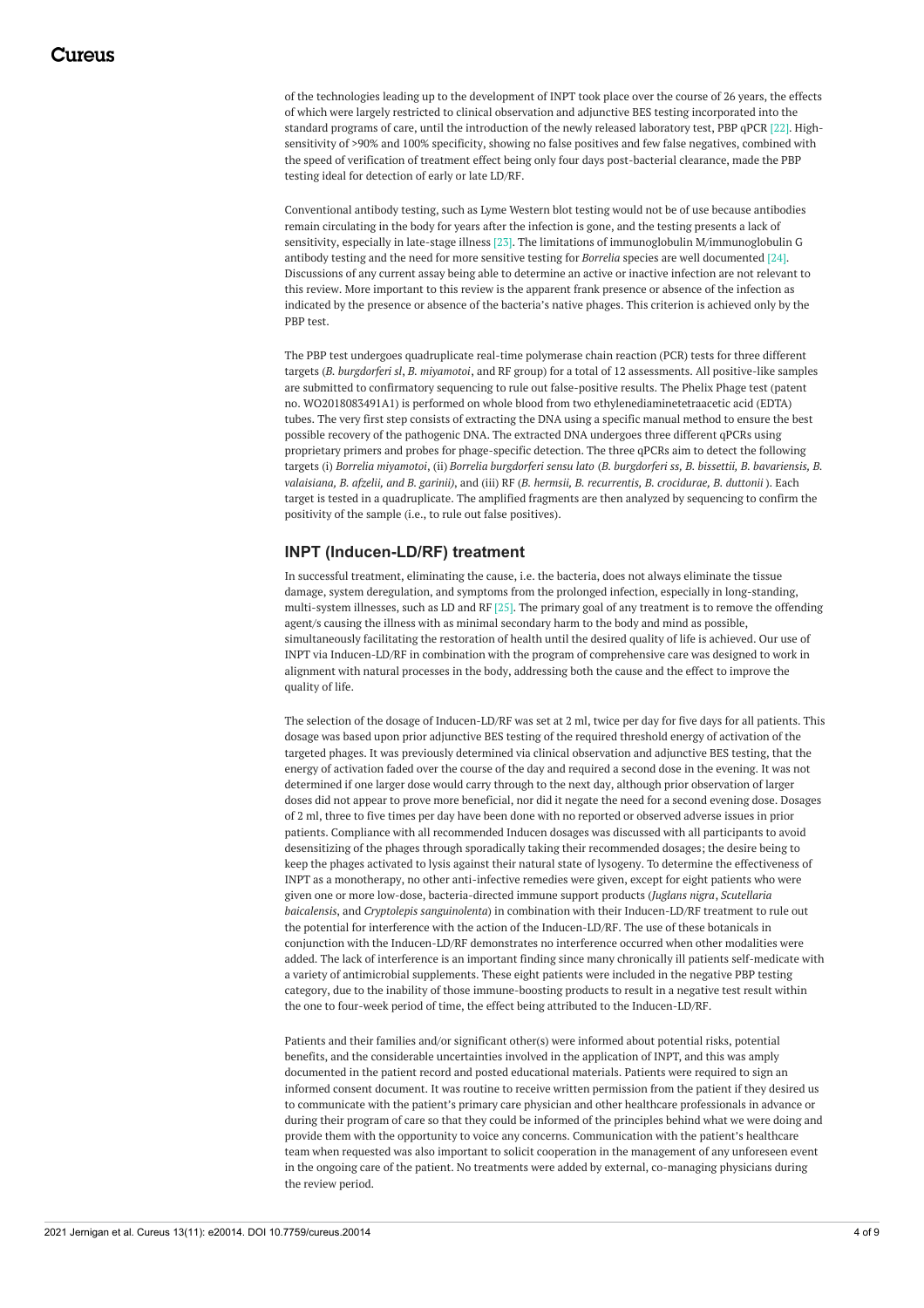Each patient had a monthly follow-up in person, by email, or by telephone to monitor their clinical status, review surveillance laboratory results, concurrently recommend protocol modifications and any supplements, or the need for allied practitioners to provide support nearer to the patient's home.

### **Results**

There were 19 females and seven males, ranging from 17 to 65 years old. All 26 patients were previously diagnosed with *Borrelia* infection and treated extensively with conventional antibiotics, yet had remained symptomatic. Due to the suspicion of persistent post-treatment *Borrelia* infection, all patients were tested using PBP blood tests. All 26 patients were tested and confirmed as still positive, despite previous antibiotic treatment, for one or more species of *Borrelia* via PBP qPCR lab testing. In the group of 26 patients, 52% (14 people) had *Borrelia miyamotoi* detected, which is considered in the RF group but is clinically distinct, resembling severe cases of persistent LD in its presentation, only more treatment-resistant and at times more severe [1]. Of the patients, 61% (16 people) were found to have *Borrelia* phage strains that fall under the category of RF group from one or more of the following strains of *Borrelia*: *B. hermsii*, *B. recurrentis*, *B. crocidurae*, and *B. duttonii*. One person in the group had *B. burgdorferi sensu lato*.

The PBP qPCR test was utilized as our standard due to its very high sensitivity to detecting the presence of infection and the immediate evidence of the absence of infection post-treatment. As presented by Louis Teulieres, MD, at the 2019 International Lyme and Associated Diseases Society conference, the PBP testing is statistically the most accurate test.

It is important to note that no externally derived bacteriophages are used in the Inducen-LD/RF formulation. Native bacteriophages enter the body upon the initial bacterial infection and therefore already exist within the patient [11]. INPT is believed to work by inducing native phages by epigenetic changes to revert from quiescent (lysogenic) activity to exert lytic action on their host, with the goal of the complete elimination of the target bacteria. INPT-based treatments, such as Inducen-LD/RF, hold the promise to be very safe treatments due to their very high specificity to the targeted bacteriophage, and that phage's very high specificity to its host bacteria.

All 26 patients received one five-day course of treatment with Inducen-LD/RF at a consistent daily dosage of 2 ml in the morning and evening, as part of our standard, one to four-week, daily holistic program of care. No other anti-infective agents were used by any of the patients, except for eight patients who took one or more, low-dose, bacteria-directed immune support (*Juglans nigra*, *Scutellaria baicalensis*, and *Cryptolepis sanguinolenta*) in combination with their Inducen-LD/RF as an interference challenge, that were included in the negative category, due to the unlikely ability of those products to result in a negative test result within the one to four-week program in the chronically-ill patients in this review. Future studies of concomitant use of Inducen-LD/RF with antibiotics and/or botanicals are warranted. Documenting clinical/symptom improvements is not the primary focus of this review due to the short time span between the implementation of the Inducen-LD/RF treatment on day two of their one to four-week program and cessation of the Inducen-LD/RF on day six of the program. Clinical improvements were objectively and subjectively monitored; however, due to the nature of the chronic and inflammatory conditions that all patients had suffered for years, and the resulting tissue and system damage, the primary goal of this retrospective review was to document the apparent rapid elimination of the specific *Borrelia* species with which each person was found to be infected. All 26 patients adjunctively tested clear of *Borrelia* infection within three to five days of beginning their Inducen-LD/RF treatment. According to research presented by Louis Teulieres, MD, at the 2019 International Lyme and Associated Diseases conference, phages will die within four days of the death of the last host bacteria due to the phage's inability to readily find suitable alternative hosts to replicate themselves. All the patients were tested again on day 11 or beyond, via PBP qPCR to allow at least six days for the native phages to die.

In total, 20 out of 26 (77%) initially positive patients were found to be negative for one or more of their previously diagnosed strains of *Borrelia* after a five-day treatment with Inducen-LD/RF. Post-treatment confirmatory PBP testing was performed between six and 30 days after completion of the five days of INPT treatment. In the 20 negative patients, eight (40%) also took low-dose, bacteria-directed immune support (*Juglans nigra*, *Scutellaria baicalensis*, and *Cryptolepis sanguinolenta*) in combination with their Inducen-LD/RF. The use of these botanicals in conjunction with the Inducen-LD/RF demonstrated that no interference occurred when other modalities were added. These people were included in the negative PBP testing category, due to the inability of those immune-boosting products to result in a negative test result within the one to four-week period of time, the effect being attributed to the Inducen-LD/RF. Of the six (23%) patients whom the Inducen-LD treatment failed, four received extended Inducen-LD treatment for up to 10 days, after which they were retested with PBP testing and found to be negative for one or more of their previously diagnosed *Borrelia* strains. The remaining two were lost to further follow-up. Adding these four patients to the 20 previous negative patients brings an increased total of 24 out of 26 (92%) successfully treated with INPT. To document long-term elimination of the infection in the 20 patients who tested as negative, eight were tested a third time, between eight and 24 weeks after their negative test, without receiving further Inducen-LD or antibiotic treatment. Of these eight patients, seven (88%) remained negative for the indications of their initial strain of *Borrelia*, demonstrating long-term clearance of the *Borrelia* without rebound growth of infection below the sensitivity of the testing to detect. However, three of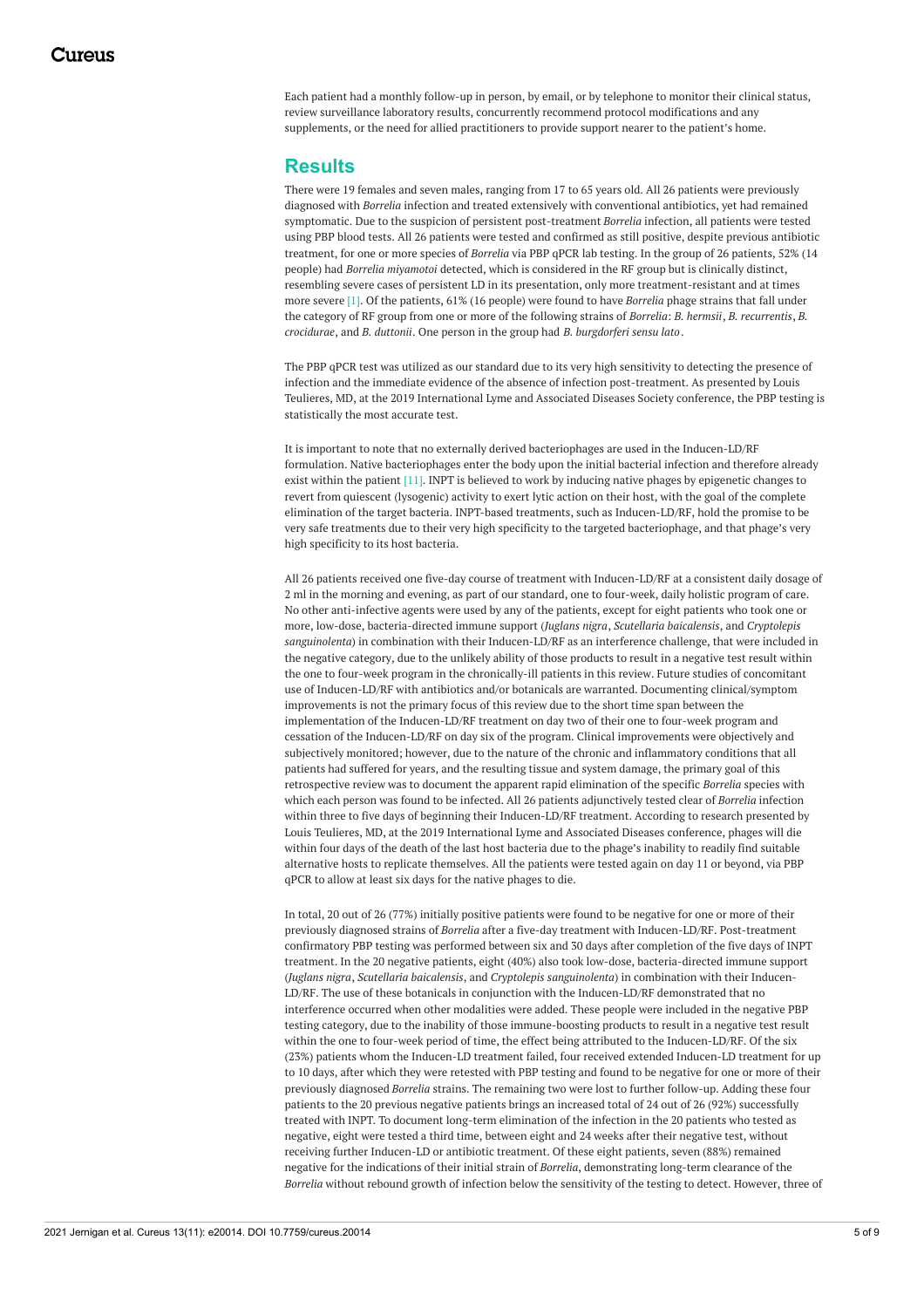the eight (38%) patients were found to have indications of a new strain of *Borrelia* suggesting a newly acquired infection, or a low-level, undetected infection, which took dominance in the absence of the initially treated strain. Of note, the one case of infection with *Borrelia burgdorferi sensu lato* was in the group of eight patients who remained negative up to 24 weeks when he was retested using PBP testing.

All patients reported mild to substantial clinical improvements including but not limited to decreased pain, decreased anxiety/depression, improved joint mobility and gait, improved neurological coordination, and improved mental clarity and muscle strength. One of the most impressive improvements was the ability of one patient to no longer need a wheelchair, which has continued for over one year post-treatment. It is the author's opinion that these improvements are from the combined effect of the successful elimination of the targeted bacteria by the Inducen-LD/RF and the comprehensive holistic program of individualized care. As an emerging technology, much has been and will be learned to enhance future INPT treatment; however, we have observed that it has enabled more rapid improvements than previously used methods.

One of the hindrances to the success of INPT treatments is the defenses bacteria have developed over the millennia against attacks from phages. It is known that bacteria have potent anti-phage mechanisms, such as the CRISPR-Cas enzymes, retrons, and biofilms, although lytic phages have been shown to penetrate biofilms to reach their host bacteria [26,27]. Although phages are known to be able to penetrate through biofilms, the use of systemic proteolytic enzymes can help break down these biofilms, enabling phages to be more effective. A possible reason for treatment failure in six of the patients in the program is bacterial mutation due to long-term pressure from antibiotics changing the bacteria/phage dynamic [28]. In these cases, it could be beneficial to combine strategic prescriptive or natural antibacterial treatments with INPT, as is often done with conventional bacteriophage treatment. Future research may also lead to enhancements on INPT to enable phages to defeat these bacterial mutations and defense mechanisms, as well as possibly be able to enhance conventional bacteriophage therapies to attack the bacteria more directly and predictably.

#### **Concerns of severe Jarisch-Herxheimer reactions**

Consideration was given to the fact that if successful, killing all the *Borrelia* population in five days would cause a severe and potentially life-threatening Jarisch-Herxheimer reaction (JHR) from the release of what was believed to be endo and exotoxins. However, the toxin premise of JHR in LD treatment has been disproven. Cruz et al. report, "Genomic sequencing of *Borrelia burgdorferi* has revealed it lacks orthologs of exotoxins as well as the specialized machinery required to deliver noxious molecules into host cells" [29,30]. Takayama also confirmed that no endotoxins could be found in Lyme spirochetes [31]. According to Thomas Butler, the mechanism of JHR in spirochetal infections is due to the inefficient killing of the bacteria by antibiotics, enabling whole live bacteria to be engulfed by the body's macrophages, causing the production of excessive amounts of proinflammatory cytokines, such as tumor necrosis factor (TNF), interleukin 6, and interleukin 8, within the macrophages [32]. The proinflammatory cytokine, histamine, is often increased in LD and RF patients, which may explain the common symptom of hypersensitivity reactions and intolerance to medications and environmental triggers in this patient population [33]. Conversely, according to Butler, when native phages lyse bacteria, there is no increased phagocytosis of live bacteria by macrophages, because lytic phages destroy the bacteria very rapidly before the macrophages can engulf any live bacteria, therefore they cannot create inflammation due to a cytokine storm, which may explain why all 26 patients tolerated the INPT treatment very well. Initial extensive lab baseline testing, including but more extensive than a standard complete blood count (CBC) and multi-chem, was performed prior to beginning the program. All post-program hematological testing demonstrated multiple improvements for participants as a result of the combined INPT and comprehensive, holistic, individualized program of care. Although very little worsening of symptoms was reported with the use of INPT, our observations outside of this review of combining INPT with natural or prescriptive antibacterial treatments once again saw increased worsening of symptoms.

#### **Managing patient expectations with INPT**

Managing patient expectations was one of the most challenging aspects observed in the apparent success of the treatment, documented by the post-treatment PBP lab testing. The belief that eliminating the infection should immediately eliminate the symptoms is deeply ingrained in the patient psyche. Achieving rapid and lasting restoration of health is to be expected in the case of infections that are identified and treated quickly before the infection can cause excessive tissue damage and significant autonomic dysregulation. Rapid restoration of health is less likely in long-standing infection, which has caused tissue damage and global system dysregulation. All of the patients in this review were in this latter category. Education of the patient to this fact is important prior to implementing any successful treatment of the infection. Comprehensive treatments which address the unique global disturbances in each patient are critical for achieving the desired quality of life.

# **Discussion**

We report on 26 patients that were identified over 14 months from 18 March 2020 to 18 May 2021 as having one or more strains of *Borrelia* and who received a five-day treatment of Inducen-LD/RF as part of our standard program of care. The initial data were gathered during a one to four-week program of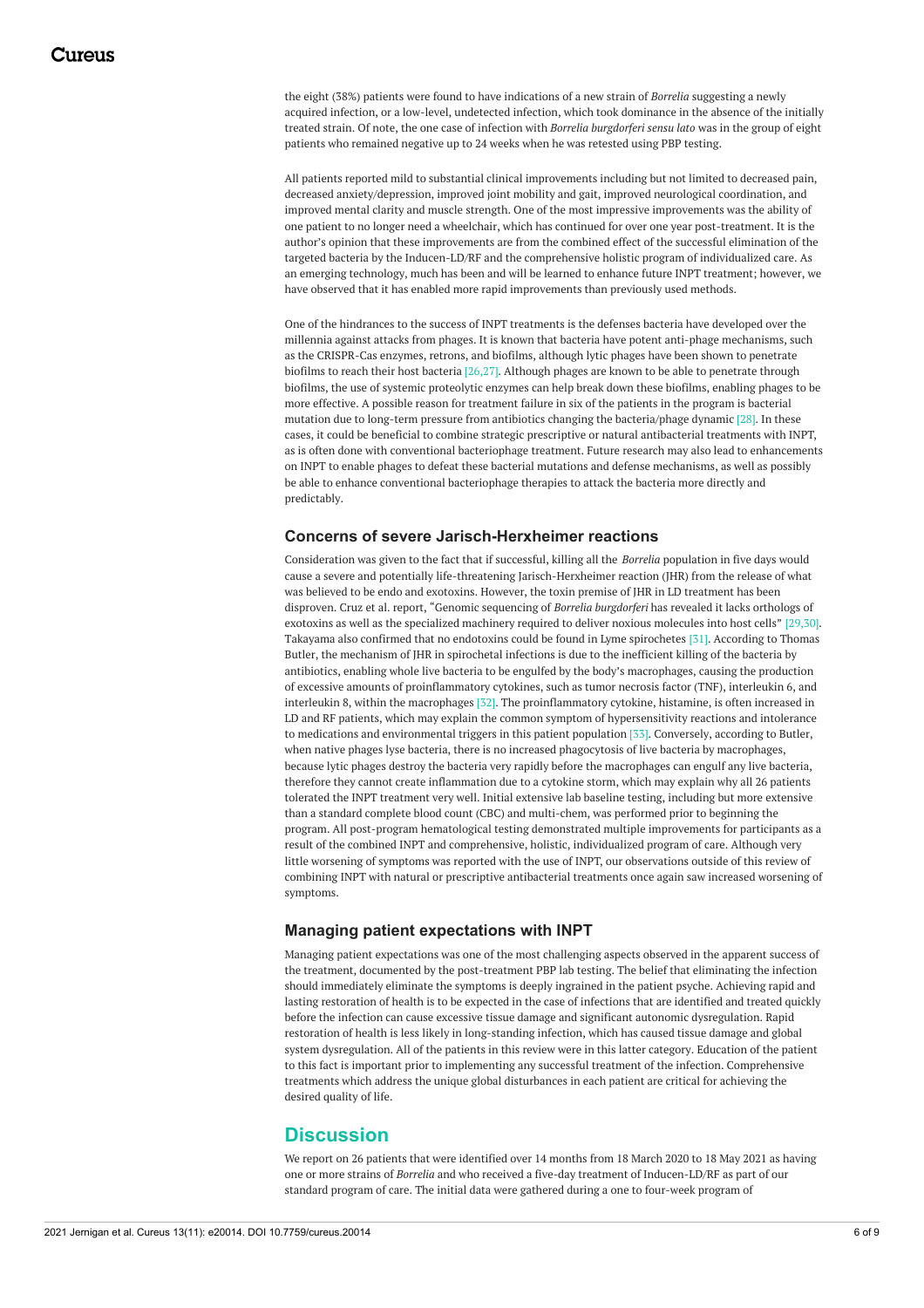comprehensive holistic care at a multi-doctor, independent practice in the United States of America. The use of electromagnetic therapies that seek to work with the natural design and function of the body, as well as towards the restoration of the integrity of the body in its totality, is within the discretion of the practitioners and is not considered "experimental" nor does it requires Institutional Review Board's (IRB) approval (Agency for Healthcare Quality and Research). This review, however, was conducted as a single-institution, IRB-approved, retrospective review of patients with treatment-resistant illness undergoing our standard program of care of which INPT is part.

Stimulating native phages for therapeutic effect is not to be considered as pertaining to conventional bacteriophage therapies, which instead seek to find, isolate, and introduce externally-derived phages into the diseased patient in the hope that they will kill the target infection. At this time, there are no conventional bacteriophage therapies identified to address LD or RF bacteria.

Although formal research protocols and randomized controlled trials (RCTs) play an important role in clinical research, there is the value of real-world evidence (RWE) and real-world data (RWD) as obtained through retrospective reviews and observational clinical studies. RCTs have been considered as more applicable and useful to large vertically integrated healthcare systems equipped with electronic medical records, but they acknowledge this may not be suitable for all situations, such as independent clinical studies [34]. Our retrospective review may be considered akin to a collection of "n-of-1" reports since each of our subjects had a track record of their courses using conventional antibiotics and often over very extended time periods [35]. These patients chose to pursue treatment with INPT given the limited effectiveness of their prior treatment and/or relapses after possibly having derived little or no benefit from conventional antibiotics or alternative modalities.

As for the mechanism of action in which INPT induces native *Borrelia* phages, the hypothesis has never been attempted; therefore, we are limited to observing the retrospective cause and effect. To achieve a similar outcome in the short treatment time frame and with such good treatment tolerance using conventional antibiotics has not been possible, with its well-recognized poor treatment tolerance, adverse effects, and prolonged treatment time frame to yield beneficial outcomes [2].

The non-toxic and non-allergenic nature of INPT (Inducen-LD/RF), combined with its extremely low energy inputs to the body, makes it an excellent treatment modality for extremely sensitive patients common to chronic or treatment-resistant LD and RF. The use of INPT for co-infections of LD and RF is beyond the scope of this paper; however, the same concepts apply to any microbial infection. Each microbe has its own native phage that uses it as a host [36]. INPT is tailored to target the specific species of phage for the specific species of bacteria infecting the patient. The INPT formula will not be able to stimulate a phage-type that does not exist within the patient; therefore, the inducing EM signature of that specific species in the formulation of Inducen-LD/RF will have a null effect on the patient, since it only acts on the phages, and not the body or immune system. Often a patient has more than one species of *Borrelia* [37]. All *Borrelia* species identified with testing can be targeted with specific, subtle EM signatures in the Inducen-LD/RF formula.

There is no conferred immunity to reinfection after successful treatment with the Inducen-LD/RF due to the fact that the native *Borrelia* phages die within four days of the last *Borrelia* bacteria dying. In the case of reinfection from another vector-borne infection, each new *Borrelia* infection enters the body already infected with its native phages. These phages can also be induced to lysis, having never been treated with the Inducen-LD/RF. There is no residual or perpetuated energy of activation of the Inducen-LD/RF treatment beyond the discontinuance of the treatment.

Conventional infection interventions most often seek and track the remission of symptoms, which according to the Cambridge Dictionary is "a period of time when an illness is less severe or is not affecting someone." All treatment is done to decrease suffering and is a worthy goal; however, each treatment should be measured for its long-term risk-benefit comparison between the suffering caused by the treatment and the permanency of that treatment [38]. Due to the very high specificity of native phages to their host bacteria, Inducen-LD/RF appears to eliminate the infection based upon the understanding of the death of native phages, if there are no host bacteria present to continue replicating more phages. The sustained disappearance of *Borrelia* phages for as long as 26 weeks, as seen in this review, strongly suggests the complete elimination of the targeted infection [12]. With the rapid clearance of the infection by the native phages, we observed the typical clinical objectives for treatment rapidly shifted towards correcting the many consequences the infection inflicted upon the patient.

Although this review demonstrates the apparent proof of concept for INPT as part of a comprehensive program of holistic care, it was limited in the number of patients, due in most part to the travel fears and restrictions of coronavirus disease 2019 (COVID-19) preventing many people from participating. For this same reason, there were difficulties in achieving extensive and regular follow-up due to geographical distance, since most patients were traveling from other states and countries. COVID-19 also created difficulty in doing follow-up blood draws for confirmatory PBP testing during the period of the study. A more controlled, independent, grant-supported study is warranted with greater numbers of participants, who are only treated with Inducen-LD/RF with no comprehensive holistic program of care, as well as a study of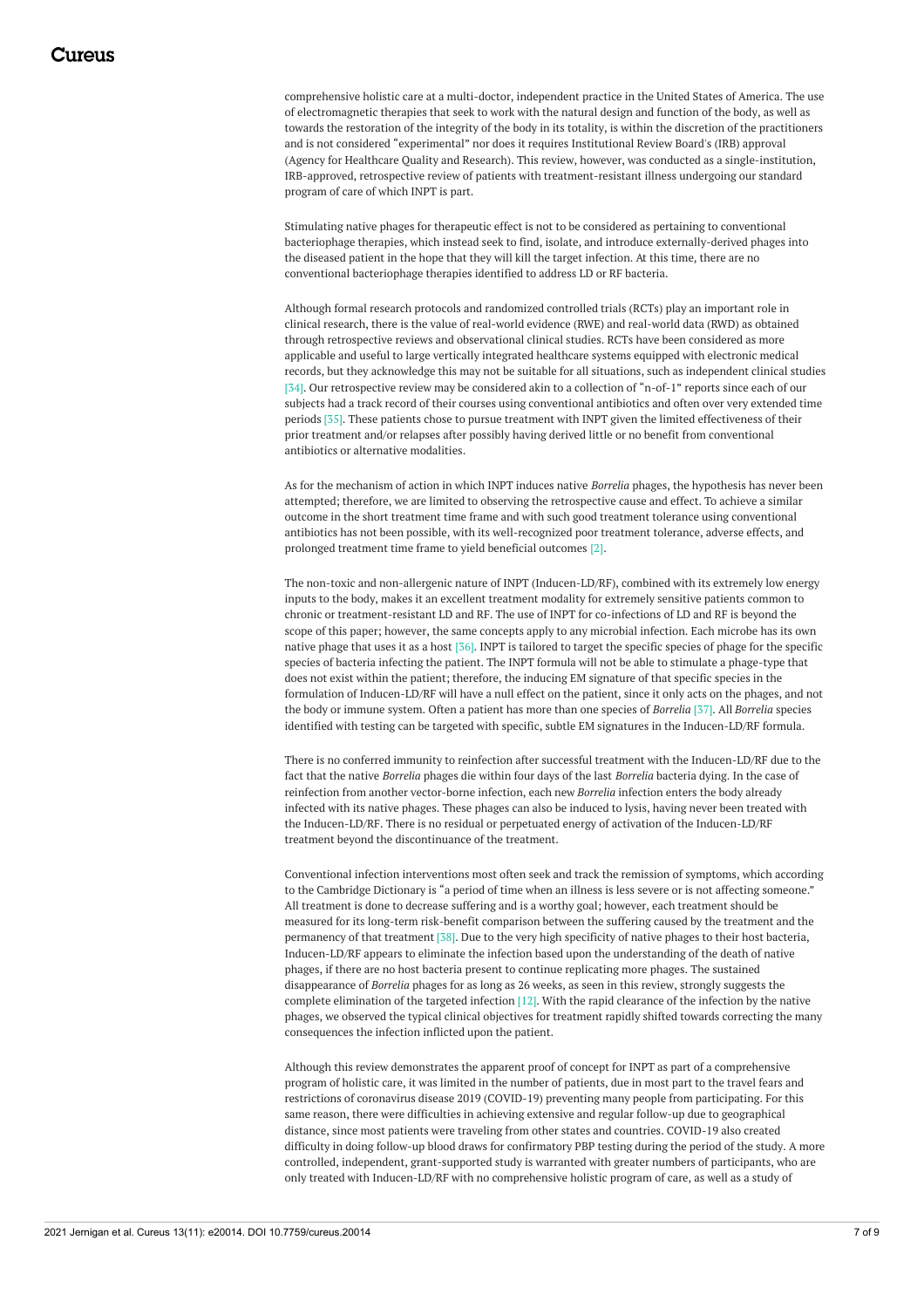patient demographics comprised of pre-and-post treatment, PBP-documented, newly infected individuals. In that the PBP testing only tests for *Borrelia* strains of infection at the time of this review, we could not document the many other types of potential tick-borne infections, using this sensitive form of bacteriophage laboratory testing.

INPT is a new class of what is called energy medicine, not being based upon homeopathy, radionics, or other recognized energetic modalities, and is believed to carry no risk. It is not directed at the body or treating the body. INPT is not treating diseased tissues, nor is it directly treating the bacterial infection, or seeking to modify the immune system or biochemistry of the body. INPT might be viewed in the same light as supplements that are used to boost the immune system to help the body fight infections, the difference being INPT is solely directed at modifying native phage activity within the targeted type of phage population and its innate predator/prey relationship with specific bacterial populations [39]. We observed no ancillary treatment interference, due to the totality of each patient's comprehensive individualized program of care to address their overall structural and functional integrity. There were no toxic or allergenic effects attributed to the Inducen-LD/RF reported by the group. It is our opinion that INPT is a safe and effective modality in the treatment of people with *Borrelia* infections. Treatment results may or may not be enhanced by the concomitant use of antibiotics or antibacterial botanical formulas, the results of which need to be studied further [40].

# **Conclusions**

It is our experience that INPT, specifically Inducen-LD/RF, as a monotherapy or as a concomitant therapy, is a viable treatment for people with LD and/or RF. During this review, it was important to document the minimum requirement of treatment duration and dosage to achieve the goal of confirming cause and effect in eliminating the infection and confirming it with the PBP test. Subsequent post-review patients have revealed a potential benefit of extending INPT treatment beyond the five-day period used in this program. Further study of INPT at independent facilities and institutions is warranted to clarify its mechanisms of action and to conduct formal treatment trials, as well as to improve upon what we have discovered.

# **Additional Information**

#### **Disclosures**

**Human subjects:** Consent was obtained or waived by all participants in this study. Advarra, Inc issued approval CR00251017. Advarra, Inc. granted continuing review approval on March 12, 2021. **Animal subjects:** All authors have confirmed that this study did not involve animal subjects or tissue. **Conflicts of interest:** In compliance with the ICMJE uniform disclosure form, all authors declare the following: **Payment/services info:** All authors have declared that no financial support was received from any organization for the submitted work. **Financial relationships:** David A. Jernigan declare(s) a patent and stock/stock options from PhagenCorp, LLC . David A. Jernigan is the sole shareholder of PhagenCorp, LLC and is the applicant in the patent-pending INPT and Inducen-LD/RF. . **Intellectual property info:**INPT and Inducen-LD/RF are patents pending by David A. Jernigan. **Other relationships:** All authors have declared that there are no other relationships or activities that could appear to have influenced the submitted work.

# **References**

- 1. Franck M, Ghozzi R, Pajaud J, [Lawson-Hogban](https://dx.doi.org/10.3389/fmed.2020.00055) NE, Mas M, Lacout A, Perronne C: Borrelia miyamotoi: 43 cases diagnosed in France by real-time PCR in patients with persistent polymorphic signs and symptoms. Front Med (Lausanne). 2020, 7:55. [10.3389/fmed.2020.00055](https://dx.doi.org/10.3389/fmed.2020.00055)
- 2. Gao J, Gong Z, Montesano D, Glazer E, Liegner K: ["Repurposing"](https://dx.doi.org/10.3390/antibiotics9120868) disulfiram in the treatment of Lyme disease and babesiosis: retrospective review of first 3 years' experience in one medical practice. Antibiotics (Basel). 2020, 9:868, 10.3390/antibiotics912086
- 3. Liegner K, Duray P, Agricola M, et al.: Lyme disease and the clinical spectrum of antibiotic responsive chronic [meningoencephalomyelitides.](https://www.marist.edu/documents/20182/469894/18F+Science+Potpourri+3d.pdf/4b771382-efac-4b9b-b58d-464f7e8dac76) J Spirochetal Tick Borne Dis. 1997, 4:61-73.
- 4. Kaufman D, Ruhoy I: It ain't just one [thing](https://www.ilads.org/ilads-conference/ilads-annual-conference-2020/abstract/). ILADS Annual Conference 2020. ILADS, Bethesda, MD; 2020.
- 5. Pasi F, Fassina L, Mognaschi ME, Lupo G, Corbella F, Nano R, Capelli E: Pulsed [electromagnetic](https://dx.doi.org/10.21873/anticanres.11166) field with temozolomide can elicit an epigenetic pro-apoptotic effect on glioblastoma T98G cells. Anticancer Res. 2016, 36:5821-6. [10.21873/anticanres.11166](https://dx.doi.org/10.21873/anticanres.11166)
- 6. Tsen SW, Kingsley DH, Poweleit C, Achilefu S, Soroka DS, Wu TC, Tsen KT: Studies of inactivation mechanism of [non-enveloped](https://dx.doi.org/10.1186/1743-422X-11-20) icosahedral virus by a visible ultrashort pulsed laser. Virol J. 2014, 11:20. [10.1186/1743-422X-11-20](https://dx.doi.org/10.1186/1743-422X-11-20)
- 7. Xie Y, Thompson T, O'Leary C, Crosby S, Nguyen QX, Liu M, Gill JJ: Differential [bacteriophage](https://dx.doi.org/10.3389/fmicb.2021.657524) efficacy in controlling Salmonella in cattle hide and soil models. Front Microbiol. 2021, 12:657524. [10.3389/fmicb.2021.657524](https://dx.doi.org/10.3389/fmicb.2021.657524)
- 8. Kasman LM, Porter LD: [Bacteriophages.](https://pubmed.ncbi.nlm.nih.gov/29630237/) StatPearls, Treasure Island, FL; 2021.
- 9. Weinbauer MG: Ecology of [prokaryotic](https://dx.doi.org/10.1016/j.femsre.2003.08.001) viruses. FEMS Microbiol Rev. 2004, 28:127-81. [10.1016/j.femsre.2003.08.001](https://dx.doi.org/10.1016/j.femsre.2003.08.001)
- 10. Mayne J, Zhang X, Butcher J, et al.: Examining the effects of an [anti-Salmonella](https://dx.doi.org/10.3390/v13091734) bacteriophage preparation, BAFASAL®, on ex-vivo human gut microbiome composition and function using a multi-omics approach. Viruses. 2021, 13:1734. [10.3390/v13091734](https://dx.doi.org/10.3390/v13091734)
- 11. Keen EC, Dantas G: Close encounters of three kinds: [bacteriophages,](https://dx.doi.org/10.1016/j.tim.2018.05.009) commensal bacteria, and host